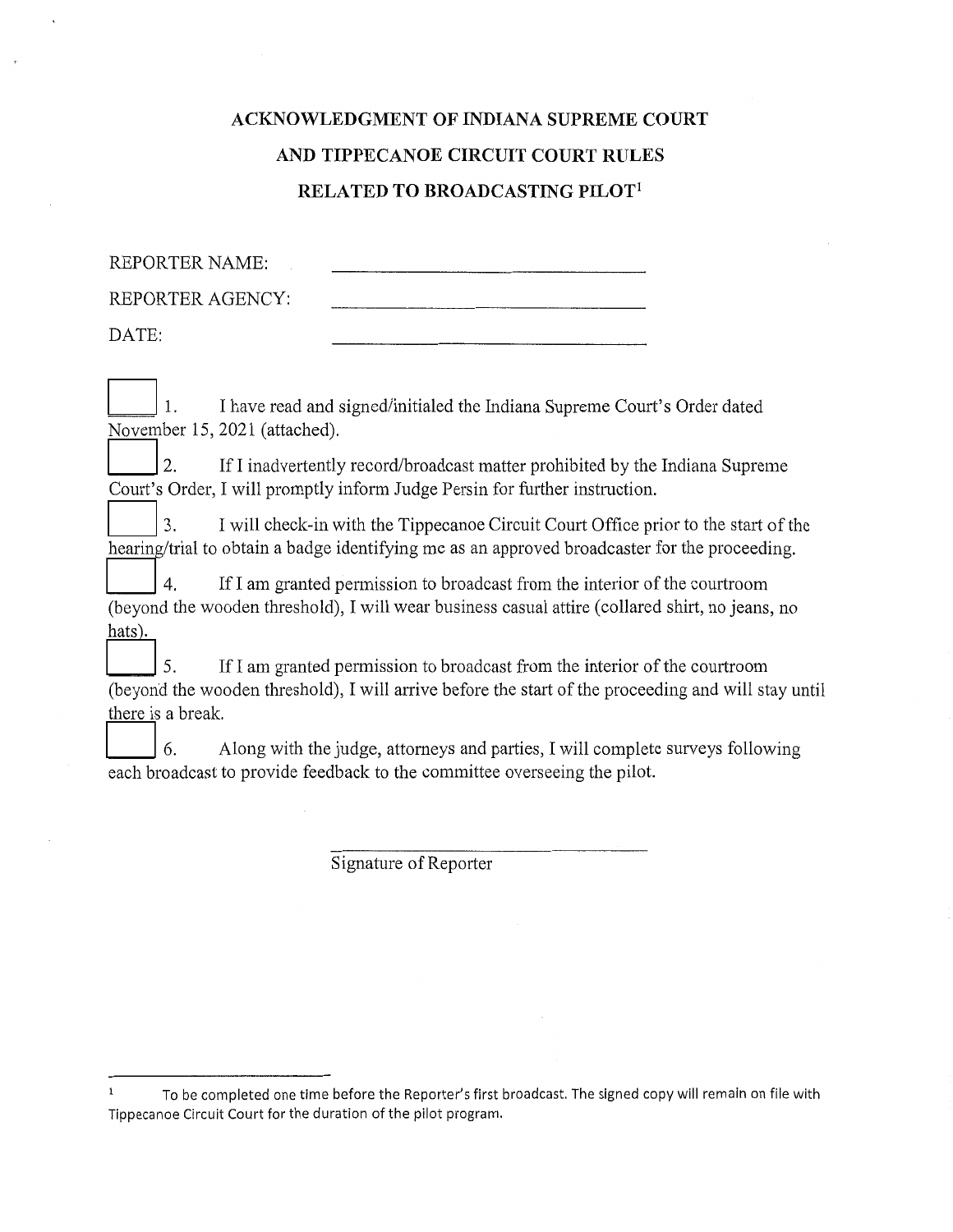# **3Jn tbe ]nbiana �upreme QCourt**



#### Cause No. 21S-MS-454

### Order Authorizing Pilot Project to Broadcast Court Proceedings

Notwithstanding the prohibitions against broadcasting, televising, recording, or taking photographs in the courtroom and adjacent areas in Code of Judicial Conduct Canon 2.17, the Supreme Court, following discussions initiated by the Community Relations Committee and the Court Security Committee of the Judicial Conference of Indiana, in conjunction with the Hoosier State Press Association and the Indiana Broadcasters Association, authorizes a limited pilot project allowing broadcast of in-person proceedings in certain Indiana trial courtrooms and re-broadcast of live streamed proceedings, under the following conditions:

1. **Tenn.** The pilot shall run for a four-month period, beginning December 1, 2021. The Court reserves the right to terminate or extend the pilot at any time. If community health conditions warrant suspending in-person broadcasting, the Court may pause the pilot and resume it at a later date.

Please **I**nitial All Belo**w**

#### **2. Definitions.**

- a. **Broadcast.** Broadcast means any broadcasting or recording of in-person court proceedings by the news media using still, video, or audio equipment. Broadcast also includes re-broadcast of live streamed proceedings. Broadcast is limited to the news media.
- **b. News media.** News media means persons employed by or representing a newspaper, periodical, press association, radio station, television station, or wire service and covered by Ind. Code§ 34-46-4, the journalist's privilege against disclosure of information source. Representatives of news media organizations must wear identification. The participating trial court judges have discretion to determine who is admitted as news media and under what conditions.
- **3. Scope.** All civil and criminal proceedings will be eligible for broadcast by the news media, except for proceedings closed to the public, either by state statute or Indiana Supreme Court rules. No broadcast of a court proceeding is allowed without authorization from the judge. All authorized broadcast coverage of a court proceeding must comply with the Indiana Rules of Professional Conduct and the Indiana Code of Judicial Conduct.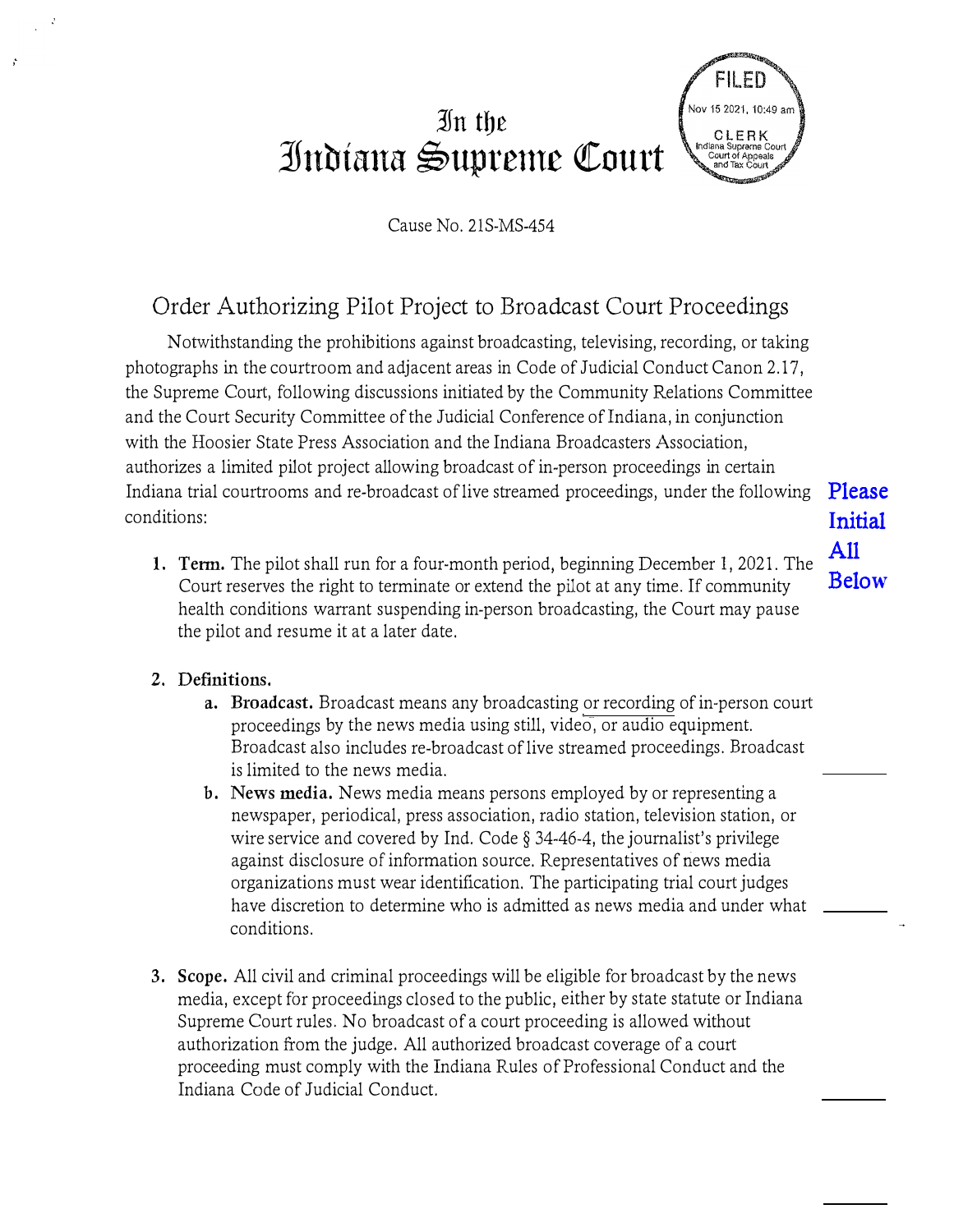- **4. Judicial Discretion.** The judge has discretion to approve or deny a request for broadcast of a court proceeding. If the judge allows broadcast, the judge has discretion to interrupt or stop the coverage if he or she deems the interruption or stoppage appropriate. The judge also has discretion to limit or terminate broadcast at any time during the proceedings if the judge determines that the pilot rules have been violated by the news media. The judge's decision to approve, deny, limit, or terminate broadcast is not appealable.
- **5. Advance Notice of Coverage.** The news media shall request permission for broadcasting at least 48 hours prior to the court proceeding. The request must be in writing on a form provided by the court. The judge has discretion to modify the notice period. A copy of the request shall be provided to the counsel of record and parties appearing without counsel. The judge shall post notice in the courtroom that news media personnel may be present for broadcast of court proceedings, and filming, photographing, and recording is limited to the authorized news media personnel.
- **6. Judges.** The following trial courts have agreed to participate in the in-person broadcast pilot project:
	- **a.** Allen Superior Court, Criminal
	- **b.** Delaware Circuit Court 1
	- **c.** Lake Superior Court, Civil 7
	- **d.** Tippecanoe Circuit Court
	- e. Vanderburgh Superior Court

Judge Frances Gull Judge Marianne Vorhees Judge Bruce Parent Judge Sean Persin Judge Leslie Shively

*\_\_\_\_\_\_\_\_\_*

*\_\_\_\_\_\_*

*\_\_\_\_\_\_*

Any live streamed proceedings, regardless of judge, may be re-broadcast with approval from the judge,

- **7. Prohibitions Regarding Coverage.** The judge shall prohibit broadcast of the following:
	- a. Police informants
	- b. Undercover agents
	- c. Minors
	- d. Victims of sex-related offenses
	- e. Jurors and jury selection
	- f. Attorney-client communications
	- g. Materials on counsel or clerk tables or the judicial bench
	- h. Bench conferences
	- 1. Juvenile and CHINS matters
	- J. Guardianships
	- k. Contested adoptions
	- L Mental health commitments
	- m. Protection order hearings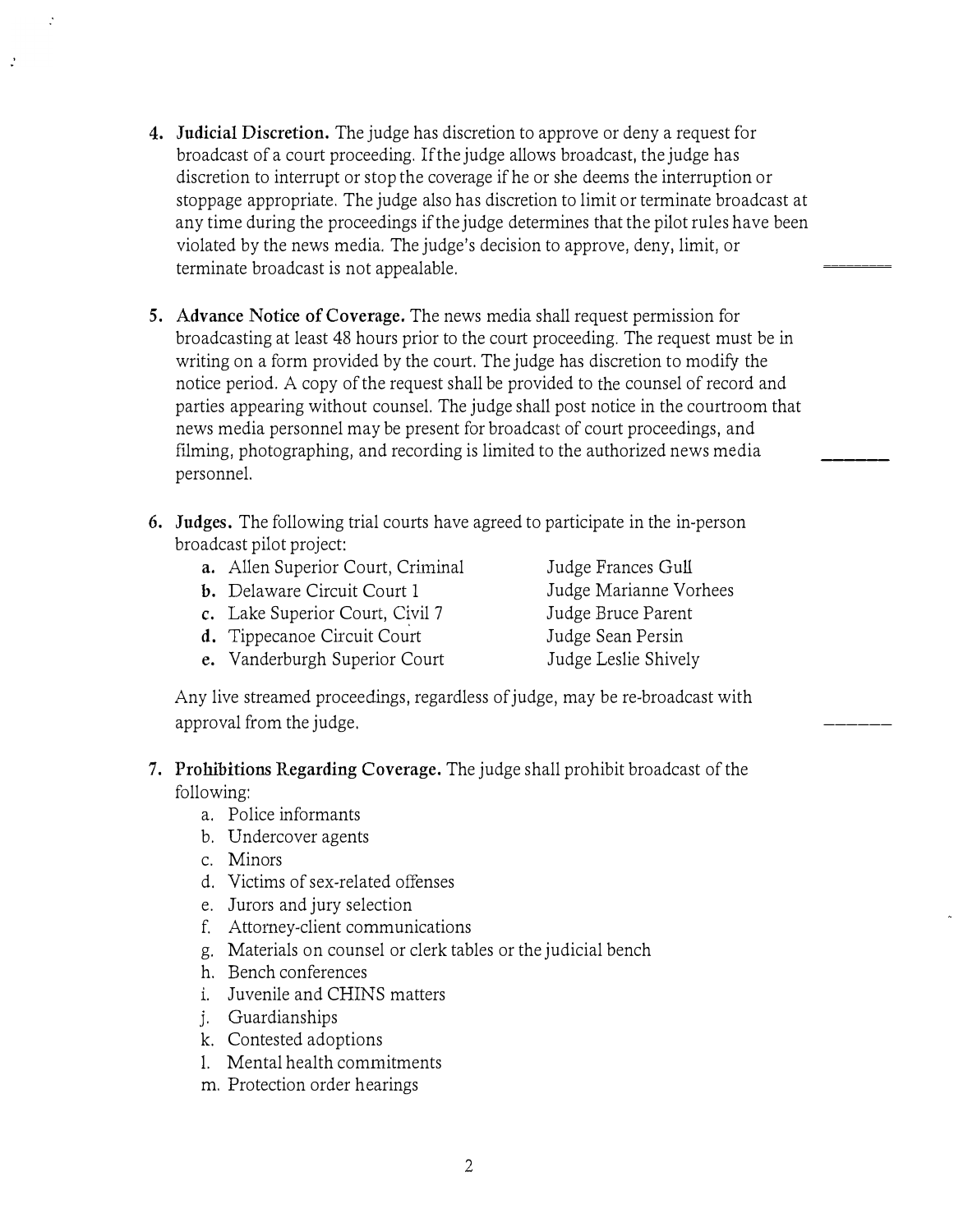- n. Trade secrets
- o. Proceedings or portions of proceedings where the court deems it necessary for the administration of justice (i.e., to protect a witness, other person, or confidential information)
- 8, **Decorum.** The judge has discretion to determine courtroom decorum. All news media personnel shall be properly attired, wear identification, and maintain proper decorum while in the courtroom. News media personnel are to be unobtrusive to the judicial process and may enter and leave the courtroom only prior to the commencement of proceedings, during recess, or after adjournment, and may not move around the courtroom during court proceedings. News media personnel may not conduct interviews in the courtroom.
- 9. **Broadcast equipment.** The judge has discretion to determine the quantity, types, and location of broadcast equipment permitted in the courtroom. Video cameras, still cameras, and audio recording equipment must be unobtrusive and not produce distracting sound or light. The judge has discretion to require pool coverage.
- 10. **Impermissible use of media material.** Film, videotape, still photographs, or audio reproductions from broadcast of a judicial proceeding shall not be admissible for any purpose in the case (including the proceeding out of which it arose, any subsequent or collateral proceeding, or upon any retrial or appeal of such proceedings).
- 11. **Evaluation.** The Community Relations Committee and the Court Security Committee of the Judicial Conference of Indiana shall work with the Hoosier State Press Association and the Indiana Broadcasters Association to monitor and evaluate the broadcast pilot project. The judge may request participants complete an evaluation form and may request copies of audio, video, or photographs published by the news media. The committees shall report their evaluation and recommendations at the end of the pilot period.
- **12. Admonishments.** At the start of any criminal or civil proceeding with broadcast, the judge shall announce that the presence of cameras or recording equipment does not make the case or any witness more important than any other. The judge shall also announce that the news media is able to choose which portions of a trial to attend, and for legal reasons, may not be permitted to cover certain witnesses. The judge shall inform jurors that the news media is prohibited from filming, photographing, or recording jurors, and that jurors should ignore the presence of any cameras or recording equipment.
- 13.**Violations.** Any violation of the broadcast pilot rules by the news media shall be punishable by contempt of court, including suspension and/ or termination of broadcast privileges.